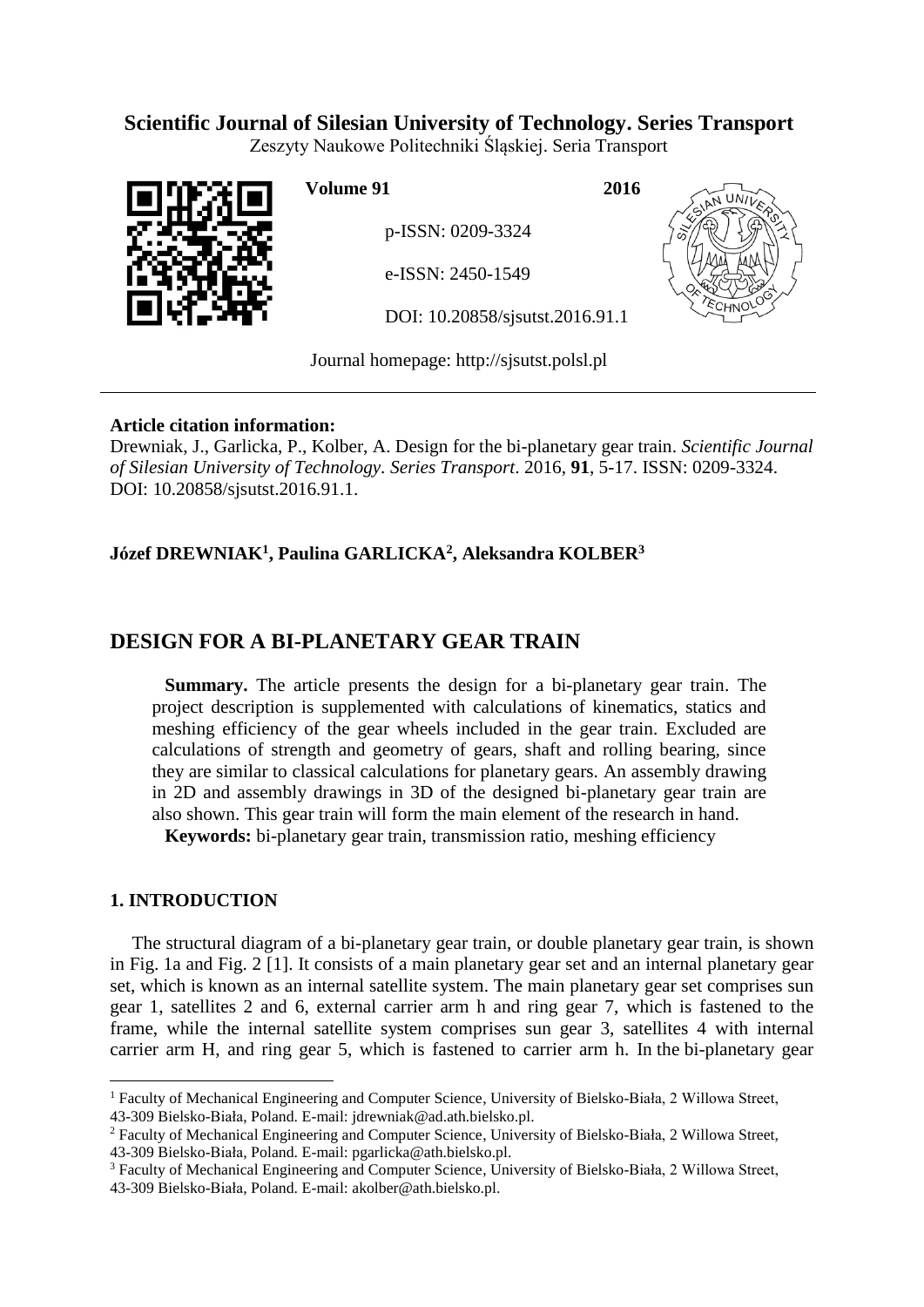train, the role of second toothed satellite 6 (Fig. 1b) fulfils the needs of the planetary gear train, known as the internal satellite system, with carrier arm H. H drives planetary gear 6, which already belongs to the main gear set. At the same time, rim gear 5 drives carrier arm h of the main planetary gear set.



Fig. 1. Kinematic diagrams of the bi-planetary and planetary gear trains [1]

A characteristic feature of this gear train is that the satellites within the satellite mechanism rotate around three axes – those of its own central planetary gear set and the main central biplanetary gear train. This particular property of bi-planetary gear train is mainly used in face milling cutters for combined mining.

#### **2. DESIGN CALCULATIONS**

#### **2.1. Kinematic diagram of the gear**

The structure of the transmission is selected depending on the kinematic ratio. The values of output torque are equal to  $T_1 = 120, 2 \text{ N} \cdot \text{m}$  and  $n_{\text{out}} = (24 \div 27)$  rpm, respectively, when the value of input revolution is equal to  $n_N = n_1 = 1470$  rpm.

For the required range of output speed  $(n_{\text{outmin}};n_{\text{outmax}})$ , the mean transmission ratio and the acceptable range of ratios are:

$$
\left| i_{\text{in,out}} \right|_{\text{mean}} = \frac{n_{\text{N}}}{n_{\text{outmean}}} = \frac{1470}{25.5} = 57,647,
$$
 (1)

$$
|i_{\text{in,out}}|_{\text{mean}} - \frac{1470}{25,5} = 37,047,
$$
\n
$$
|i_{\text{in,out}}|_{\Delta} = \frac{n_{\text{N}}}{(n_{\text{out,min}}; n_{\text{outmax}})} = \frac{1470}{(24 \div 27)} = (61,250 \div 54,444).
$$
\n(2)

On basis that the demands correspond to the planetary gear, the kinematic diagram, as shown in Fig. 2, is according to [2, 3, 9].

This gear comprises the inner transmission (satellite planetary mechanism) of 3, 4, 5, H and of the outer transmission of 1, 2, 6, 7, h.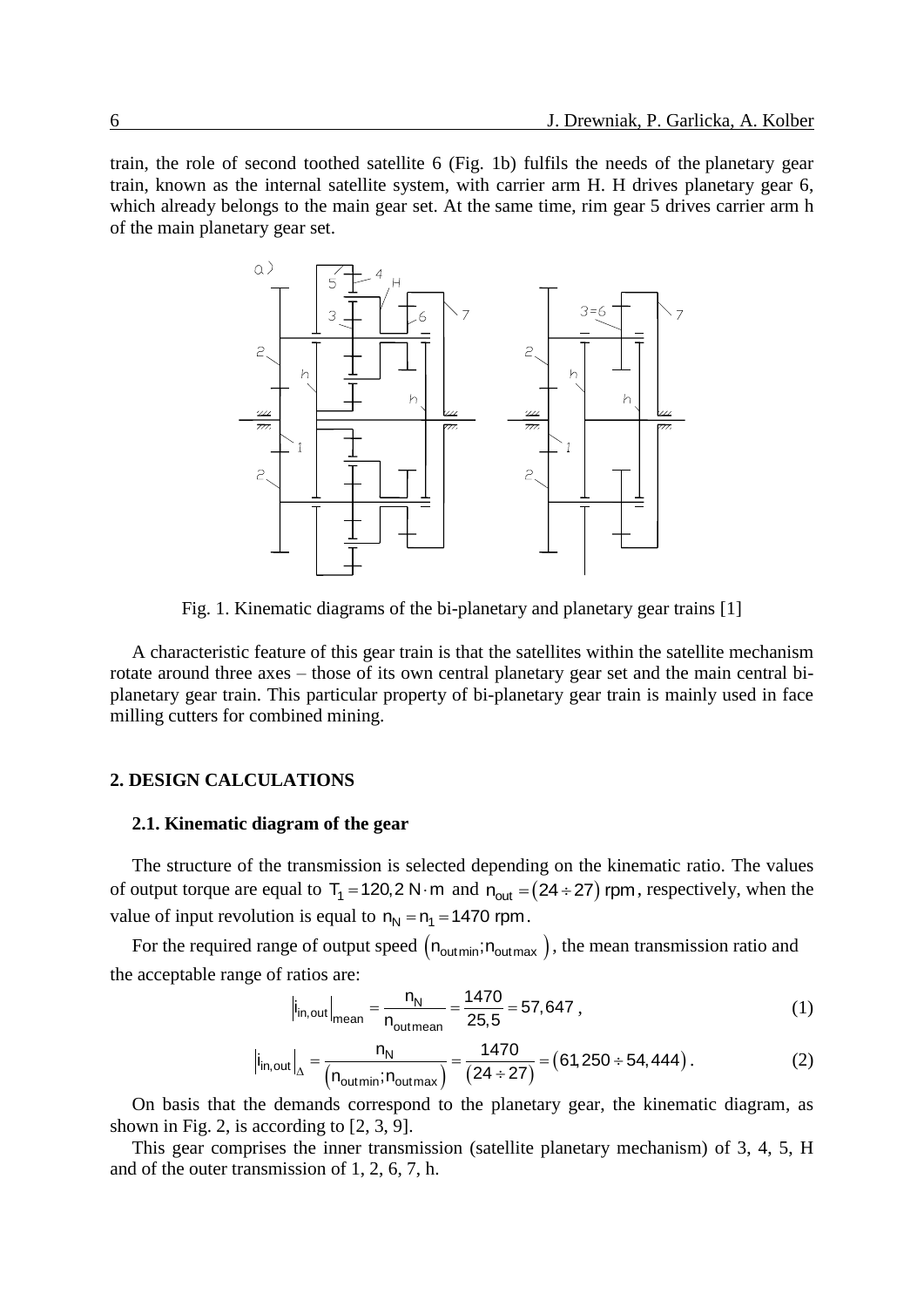The degree of mobility of the transmission is:  
\n
$$
W = 3 \cdot n + 2 \cdot p_5 - p_4 = 15 - 10 - 4 = 1
$$
\n(3)

where  $n = 5$  (number of moving parts);  $p_5 = 5$  (number of pairs of 5-class (arm h on the right is oversized or redundant)); and  $p_4 = 4$  (number of pairs 4-class (engagement of teeth, counted only once)).



Fig. 2. Kinematic diagram of the bi-planetary gear train

As the degree of mobility is  $W = 1$ , only one value of a speed output or input is needed to determine the speed of each of the transmission components.

#### **2.2. Gear transmission ratio**

According to the definition of the kinematic gear ratio,  $i_{1,h}^7$  (from pinion 1 to arm h, when wheel 7 is fixed) is equal to  $[1, 3, 4, 5, 6, 7]$ :

$$
i_{1, h}^{7} = \left(\frac{n_1}{n_h}\right)_{n_7 = 0},
$$
\n(4)

where  $n_1 = n_N = n_{in}$  (the rotational speed of pinion 1 or input rotational speed of transmission) and  $n_h = n_{out}$  (the rotational speed of arm h, that is, the transmission output rotational speed) (Fig. 1). In order to determine the kinematic ratio,  $i_{1,h}^7$  must first determine the base ratio of the inner transmission, assuming that the whole planetary gear rotational speed is equal to  $-n_h$  (that is, to consider the kinematics of planetary transmission in relation to arm h). Then, the relative rotational speed of each wheel gear is equal to  $n_j^h = n_j - n_h$  (j=1,2,...,7) at the same time that  $n_5^h = n_5 - n_h = 0$  and  $n_7^h = n_7 - n_h = -n_h$  (because  $n_5 = n_h$  and  $n_7 = 0$ ).

Similarly, the relative rotational speed of inner arm H, in relation to external arm h, is  $n_H^h = n_H - n_h$ . The basic kinematic ratio of the inner transmission, which consists of wheels 3, 4, 5 and arm H with known relative speed  $n_3^h$ ,  $n_4^h$ ,  $n_5^h$  and  $n_4^h$ , can be determined using the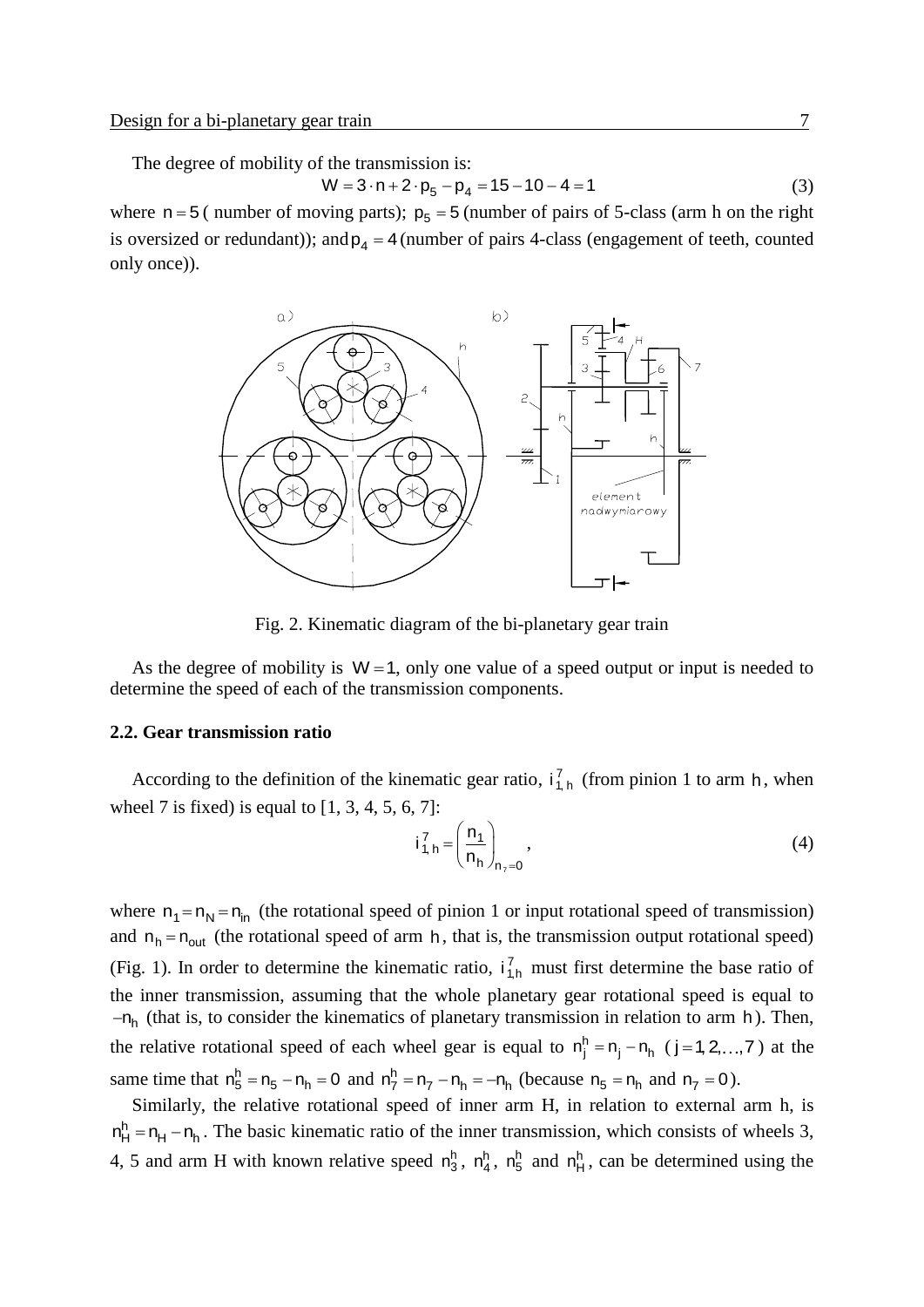Willis formula (5) and expression (6) for the transmission ratio of wheels 3, 4 and 5, in relation to arm H as a function of the number of teeth (such as for the gears with fixed axes) [1]:

$$
i_{3,5}^H = \frac{n_3^h - n_H^h}{n_5^h - n_H^h}
$$
 (5)

$$
n_5^n - n_1^n
$$
  
\n
$$
i_{3,5}^H = \left(\frac{n_3^h - n_1^h}{n_4^h - n_1^h}\right) \cdot \left(\frac{n_4^h - n_1^h}{n_5^h - n_1^h}\right) = \left(\frac{n_3^h - n_1^h}{n_5^h - n_1^h}\right) = \left(-\frac{z_4}{z_3}\right) \cdot \left(-\frac{z_5}{z_4}\right) = \left(\frac{z_5}{z_3}\right)
$$
(6)

Hence:

$$
i_{3,5}^{H} = \left(\frac{z_5}{z_3}\right) = \frac{n_3^h - n_H^h}{-n_H^h},
$$
\n(7)

because  $n_5^h = n_5 - n_h = 0$ .

To calculate the requested transmission ratio of the bi-planetary gear train, it is firstly necessary to determine unknown relative rotational speeds  $n_3^h$  and  $n_H^h$  using formula (7) above, as a function of  $n_h$  (9) and  $n_1$  of the two conditions on the gear ratios  $i_{H,7}$  (8) (the ratio from arm H to wheel 7) and  $i_{3,1}$  (10) (the ratio from wheel 3 to wheel 1):

$$
i_{H,7} = \frac{n_H^h}{n_7^h} = \frac{n_6^h}{n_7^h} = -\frac{z_7}{z_6},
$$
 (8)

Hence

$$
n_H^h = n_7^h \cdot \left( -\frac{z_7}{z_6} \right) = n_h \cdot \frac{z_7}{z_6} \,, \tag{9}
$$

because  $n_7^h = n_7 - n_h = -n_h$ . Similarly,

$$
i_3^1 = \frac{n_3^h}{n_1^h} = \frac{n_2^h}{n_1^h} = -\frac{z_1}{z_2},
$$
\n(10)

Hence

$$
n_3^h = n_1^h \cdot \left(-\frac{z_1}{z_2}\right) = (n_1 - n_h) \cdot \left(-\frac{z_1}{z_2}\right),\tag{11}
$$

because  $n_3 = n_2$  and  $n_{3,h} = n_{2,h}$ .

Thus, after the subsequent transformations, the quotient of the number of teeth  $z_5/z_3$ , according to formula (7), takes the following form (12):

$$
\left(\frac{z_5}{z_3}\right) = \frac{\left(\frac{n_1}{n_1} - 1\right) \cdot \left(-\frac{z_1}{z_2}\right) - \frac{z_7}{z_6}}{-\frac{z_7}{z_6}}.
$$
\n(12)

Hence the formula for the ratio of the bi-planetary gear train (4) is as follows:

$$
i_{1,h}^{7} = \left(\frac{n_1}{n_h}\right)_{n_7=0} = 1 - \frac{z_7}{z_6} \cdot \frac{z_2}{z_1} \cdot \left(1 - \frac{z_5}{z_3}\right)
$$
(13)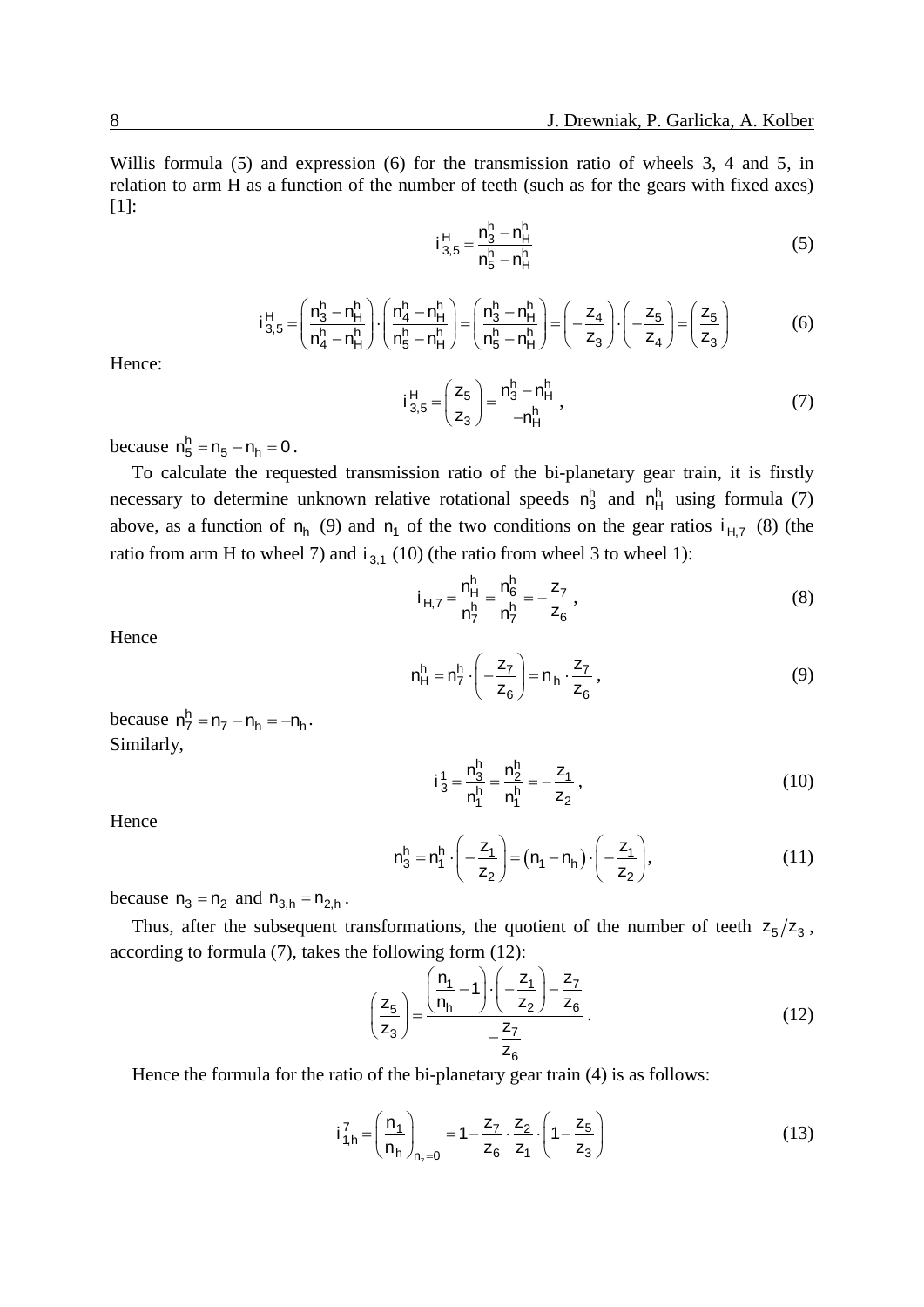The required value of the ratio obtained for the numbers of teeth of the bi-planetary gear train – namely,  $z_1 = 21$ ,  $z_2 = 81$ ,  $z_3 = 21$ ,  $z_4 = 24$ ,  $z_5 = -69$ ,  $z_6 = 21$ ,  $z_7 = -72$ , is due to the following:<br>  $i_{1, h}^7 = 1 - \frac{z_7}{z_6} \cdot \frac{z_2}{z_4} \cdot \left(1 - \frac{z_5}{z_2}\right) = 1 - \frac{-72}{21} \cdot \frac{81}{21} \cdot \left(1 - \frac{-69}{21}\right) = 5$ following:

$$
i_{1,h}^7 = 1 - \frac{z_7}{z_6} \cdot \frac{z_2}{z_1} \cdot \left(1 - \frac{z_5}{z_3}\right) = 1 - \frac{-72}{21} \cdot \frac{81}{21} \cdot \left(1 - \frac{-69}{21}\right) = 57,676,
$$
 (14)

That is,  $(i_{1,h}^7 = 57,676) \in (54,444 \div 61,250)$  $i_{1,h}^7 = 57,676$   $\in$   $(54,444 \div 61,250)$ .

The actual value of the output speed is  $n_h = \frac{n_1}{i_{1,h}^7}$  $n_h = \frac{n_1}{i_{1h}^7} = \frac{1470}{57,676} = 25,487$  rpm.

#### **2.3. Engagement efficiency of the transmission**

Determining the efficiency of the gear train only takes into consideration the losses incurred due to friction in the gear engagements, i.e., it does not include the friction that occurs between the bearings and the resistance of the splashing oil. Thus, according to formula (15), the efficiency of the designed bi-planetary gear train only depends on the base kinematic ratio  $i_{1,7}^h$  of the transmission and the base efficiency  $\eta_{1,7}^h$  [1, 6, 7]:

$$
\eta_{1,h}^7 = \frac{1 - i_{1,7}^h \cdot \eta_{1,7}^h}{1 - i_{1,7}^h} \,. \tag{15}
$$

The base efficiency is determined in relation to the serial sequence composed of the pair of wheels 1 and 2, planet gears 3, 4 and 5, and the last pair of wheels 6 and 7:

$$
\eta_{1,7}^h = \eta_{1,2}^h \cdot \eta_{3,H}^5 \cdot \eta_{6,7}^h \tag{16}
$$

The efficiency of the pair of outer wheels 1 and 2, when considered in motion relative to arm h, is determined by the following known formula [3, 6]:

$$
\eta_{1,2}^h = \eta_{out(1,2)} \square 1 - 2, 3 \cdot \mu_z \cdot \frac{u_{1,2} + 1}{u_{1,2} \cdot z_1} = 1 - 2, 3 \cdot \mu_z \cdot \frac{\frac{z_2}{z_1} + 1}{\frac{z_2}{z_1} \cdot z_1}
$$
(17)

A similar formula determines the efficiency of the pair of inner wheels 6 and 7, when considered in motion relative to arm h [2, 3, 5, 6]:

$$
\eta_{6,7}^h = \eta_{int(6,7)} \Box 1 - 2,3 \cdot \mu_z \cdot \frac{|u_{6,7}| - 1}{|u_{6,7}| \cdot z_6} = 1 - 2,3 \cdot \mu_z \cdot \frac{\frac{|z_7|}{z_6} - 1}{\frac{|z_7|}{z_6} \cdot z_6}.
$$
 (18)

The base efficiency for the internal epicyclic gearing of 3, 4, 5 and H is determined by the following formula [2, 3, 5, 6]: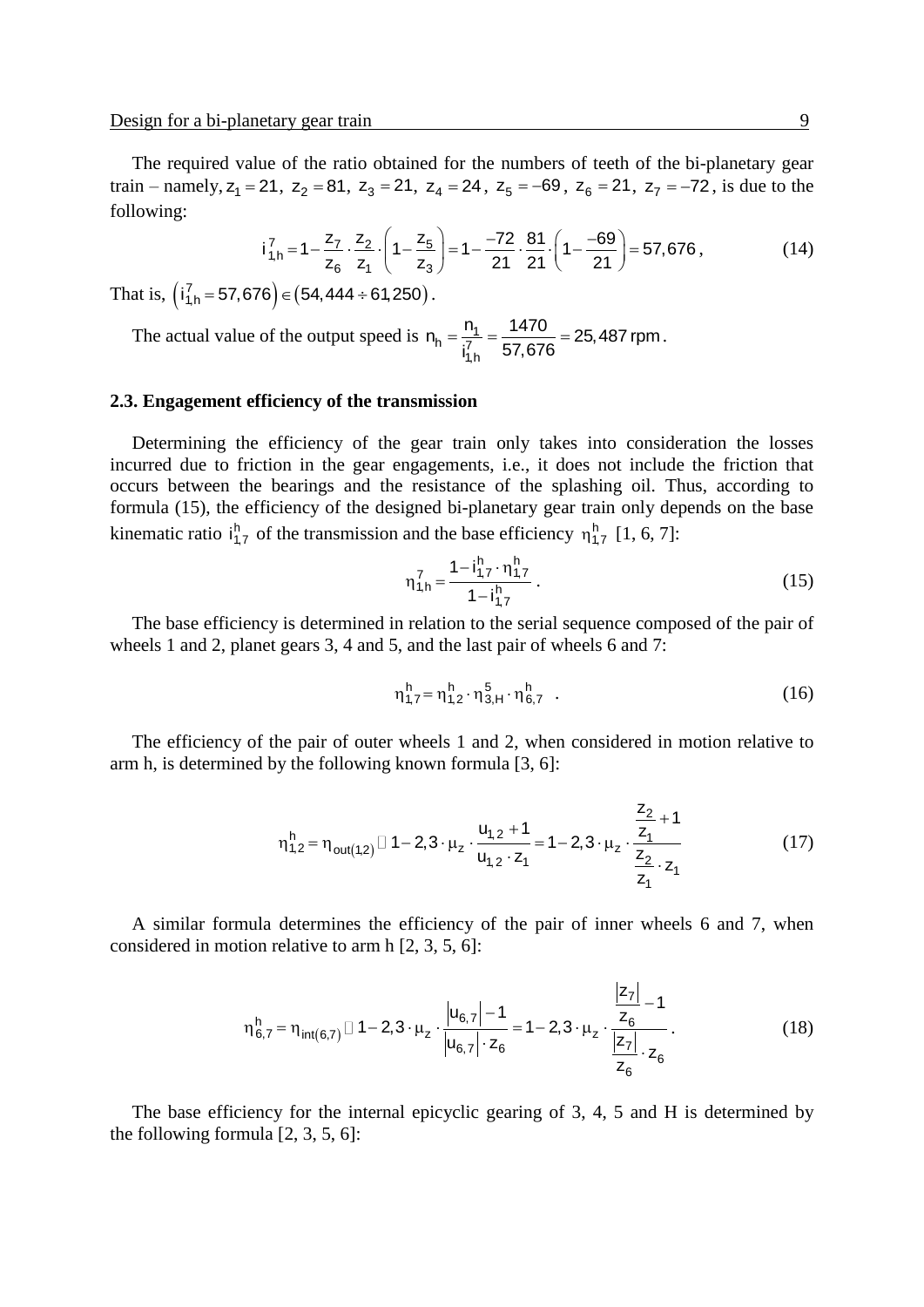$$
\eta_{3,H}^5 = \frac{1 - i_{3,5}^H \cdot \eta_{3,5}^H}{1 - i_{3,5}^H},
$$
\n(19)

where  $i_{3,5}^H$  (see formula (7)) and  $\eta_{3,5}^H$  are the base transmission ratio and the base efficiency of the inner epicyclic transmission of 3, 4, 5 and H, respectively:

$$
\eta_{3,5}^H = \eta_{3,4}^H \cdot \eta_{4,5}^H = \eta_{\text{out}(3,4)} \cdot \eta_{\text{int}(4,5)}
$$
(20)

where  $\eta_{3,4}^H = \eta_{out(3,4)}$  $\eta_{3,4}^H = \eta_{out(3,4)}$  (base efficiency of wheels 3 and 4).

$$
\eta_{\text{out}(3,4)} \Box 1 - 2,3 \cdot \mu_z \cdot \frac{u_{3,4} + 1}{u_{3,4} \cdot z_3} = 1 - 2,3 \cdot \mu_z \cdot \frac{\frac{z_4}{z_3} + 1}{\frac{z_4}{z_3} \cdot z_3},
$$
(21)

where  $\eta_{4,5}^H = \eta_{int(4,5)}$  $\eta_{4,5}^H = \eta_{int(4,5)}$  (base efficiency of wheels 4 and 5).

$$
\eta_{\text{int}(4,5)} \Box 1 - 2, 3 \cdot \mu_{z} \cdot \frac{|u_{4,5}| - 1}{|u_{4,5}| \cdot z_{4}} = 1 - 2, 3 \cdot \mu_{z} \cdot \frac{\frac{|z_{5}|}{z_{4}} - 1}{\frac{|z_{5}|}{z_{4}} \cdot z_{4}}.
$$
(22)

Component values of the base efficiency for the assumed value of the coefficient of friction in engagement  $\mu_z = 0.08$  are:

$$
\begin{aligned} \eta_{1,2}^h = \eta_{out(1,2)} \Box \ 0,989\,, & \eta_{6,7}^h = 0,994 \\ \eta_{3,H}^5 = 0,983\,, & \text{if}_{3,5}^H = -3,286\,, \\ \eta_{3,5}^H = 0,978\,, & \eta_{out(3,4)} = 0,984\,, & \eta_{int(4,5)} = 0,994\,. \end{aligned}
$$

Thus, the efficiency of the planetary gear is:

$$
\eta_{1,h}^7 = \frac{1 - i_{1,7}^h \cdot \eta_{1,7}^h}{1 - i_{1,7}^h} = \frac{1 + 56,676 \cdot 0,966}{1 + 56,676} = 0,967,
$$
\n(23)

because:

$$
\eta'_{1,h} = \frac{\eta'_{1,h}}{1 - i_{1,7}^h} = \frac{1.1 \times 1.1 \times 1.0 \times 1.0 \times 1.0}{1 + 56,676} = 0,967, \qquad (2)
$$
\nuse:

\n
$$
i_{1,7}^h = i_{1,2}^h \cdot i_{3,H}^5 \cdot i_{6,7}^h = \left(-\frac{z_2}{z_1}\right) \cdot \left(1 - \frac{z_5}{z_3}\right) \cdot \left(-\frac{z_7}{z_6}\right) = \left(-\frac{81}{21}\right) \cdot \left(1 - \frac{-69}{21}\right) \cdot \left(-\frac{-72}{21}\right) = -56,676
$$

And:

$$
\eta_{1,7}^h = \eta_{1,2}^h \cdot \eta_{3,H}^5 \cdot \eta_{6,7}^h = 0,989 \cdot 0,983 \cdot 0,994 = 0,966.
$$

The value of efficiency of the bi-planetary gear unit is similar to the value of efficiency of the three-axes non-planetary gear train ( $\eta_{1,6} \approx 0.99^3 = 0.970$ ), although it is greater than the efficiency value of the planetary gear, even when the transmission ratio is of less value.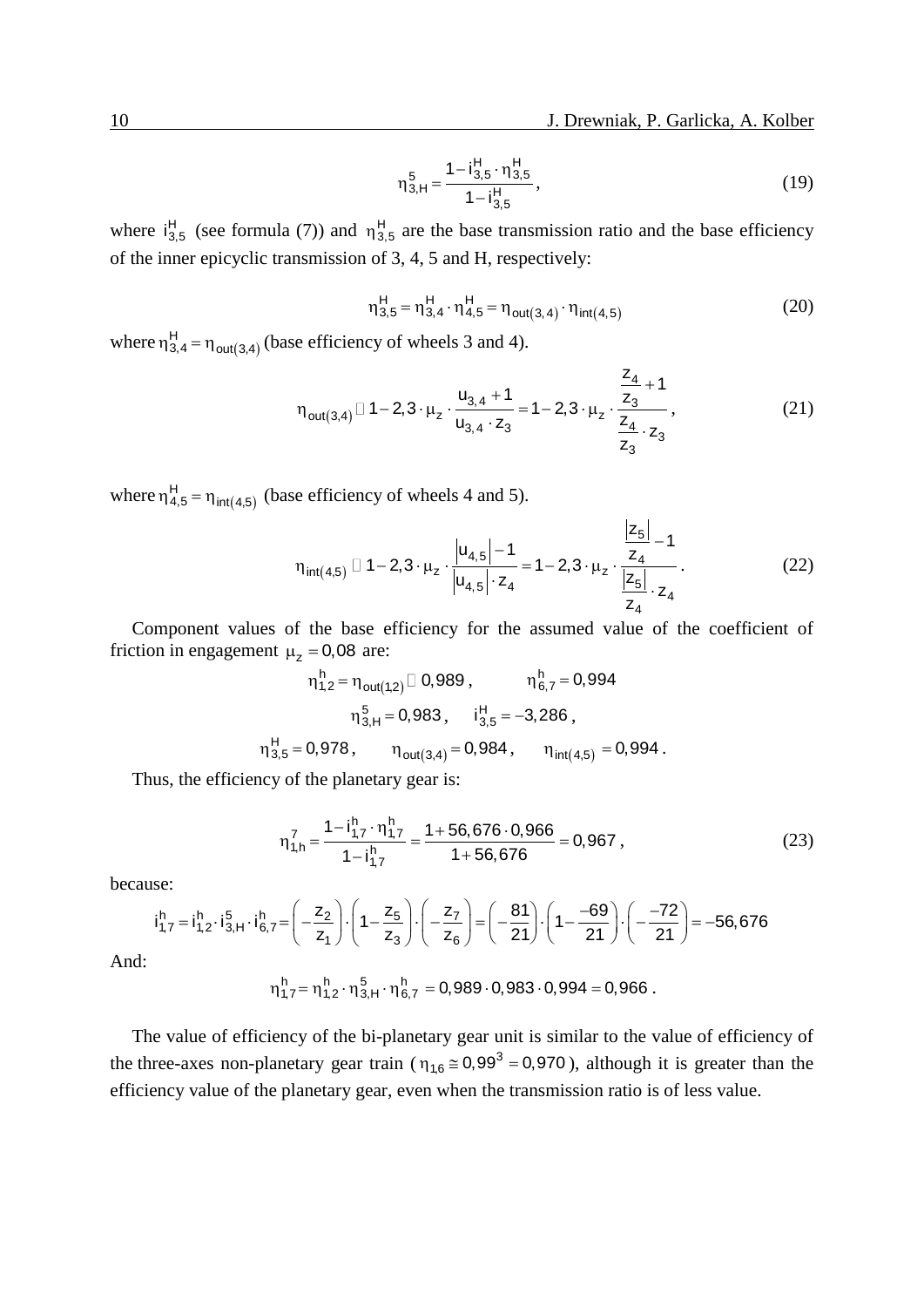#### **2.4. Forces acting on the spur gear teeth**

According to the principle of the operation of the bi-planetary gear train, the output torque  $T<sub>h</sub>$  consists of three components:

a) Torque  $T<sub>h1</sub>$  generated by  $s<sub>l</sub> = 3$  satellite 2 [1, 2]:

$$
T_{h1} = s_1 \cdot F_{h,2} \cdot r_h = s_1 \cdot F_{o2,1} \cdot r_h = \frac{T_1}{r_1} \cdot (r_1 + r_2) = 583,83 \text{ N} \cdot \text{m},\tag{24}
$$

where  $F_{h, 2} = F_{02,1} = \frac{11}{5}$  $\cdot r_1$  $F_{h, 2} = F_{02,1} = \frac{T_1}{2 \cdot r} = 1907,94 \text{ N}$ <u>'1</u><br>S<sub>I</sub> · r  $=$   $F_{02,1} = \frac{T_1}{s_1 \cdot r_1} = 190$ (the force acting on the axis of satellite 2) (Fig. 3);  $r_1 = 21$  mm,  $r_2 = 81$  mm (the pitch radiuses of sun gear 3 and the satellite 2)'; and

 $r_h = r_1 + r_2 = 102$  mm (the radius of carrier arm h).



Fig. 3. The forces acting during the engagement of gears 1, 2, 3 and on left arm h

b) Torque T<sub>h2</sub> generated by s<sub>III</sub> = 3 rim gear wheel 5 (Fig. 3, Fig. 4):  
\n
$$
T_{h2} = s_{II} \cdot s_{III} \cdot F_{o5,4} \cdot \frac{|d_5|}{2} = s_{III} \cdot \frac{T_1}{s_1} \cdot \frac{r_2}{r_1 \cdot r_3} \cdot |r_5| = 1523,35 \text{ N} \cdot \text{m},\tag{25}
$$

where  $r_3 = 21$  mm,  $|r_5| = 69$  mm (the pitch radiuses of sun gear 3 and rim gear 5); and  $\mathbf{F}_{65,4} = \mathbf{F}_{63,4} = \frac{\mathbf{T}_1}{\mathbf{s}_1 \cdot \mathbf{r}} \cdot \frac{\mathbf{r}_2}{\mathbf{s}_2 \cdot \mathbf{r}}$  $\frac{1}{\|\cdot\|} \cdot \frac{1}{\|S\| \cdot r_3}$ where  $r_3 = 21$  mm,  $|r_5| = 69$  mm (the p:<br> $F_{65,4} = F_{63,4} = \frac{T_1}{5 \times r} \cdot \frac{r_2}{5 \times r} = 2453,06$  N  $\frac{T_1}{s_1 \cdot r_1} \cdot \frac{r_2}{s_{11} \cdot r_1}$  $=$  F<sub>03,4</sub> =  $\frac{T_1}{S_1} \cdot \frac{r_2}{S_1}$  = 2453  $\frac{r_1}{r_1} \cdot \frac{r_2}{s_{II} \cdot r_3} = 2453,06 \text{ N}$  (the circumferential force acting on gear 5).

c) Torque T<sub>h3</sub> generated by s<sub>III</sub> = 3 carrier arm H and satellite 6 (Fig. 5):  
\n
$$
T_{h3} = F_{h,6} \cdot r_h = F_{o6,7} \cdot r_h = \frac{T_1}{s_1} \cdot \frac{r_2}{r_1 \cdot r_3} \cdot s_{III} \cdot \frac{r_3 + r_4}{r_6} \cdot r_h = 4825,52 \text{ N} \cdot \text{m},
$$
\n(26)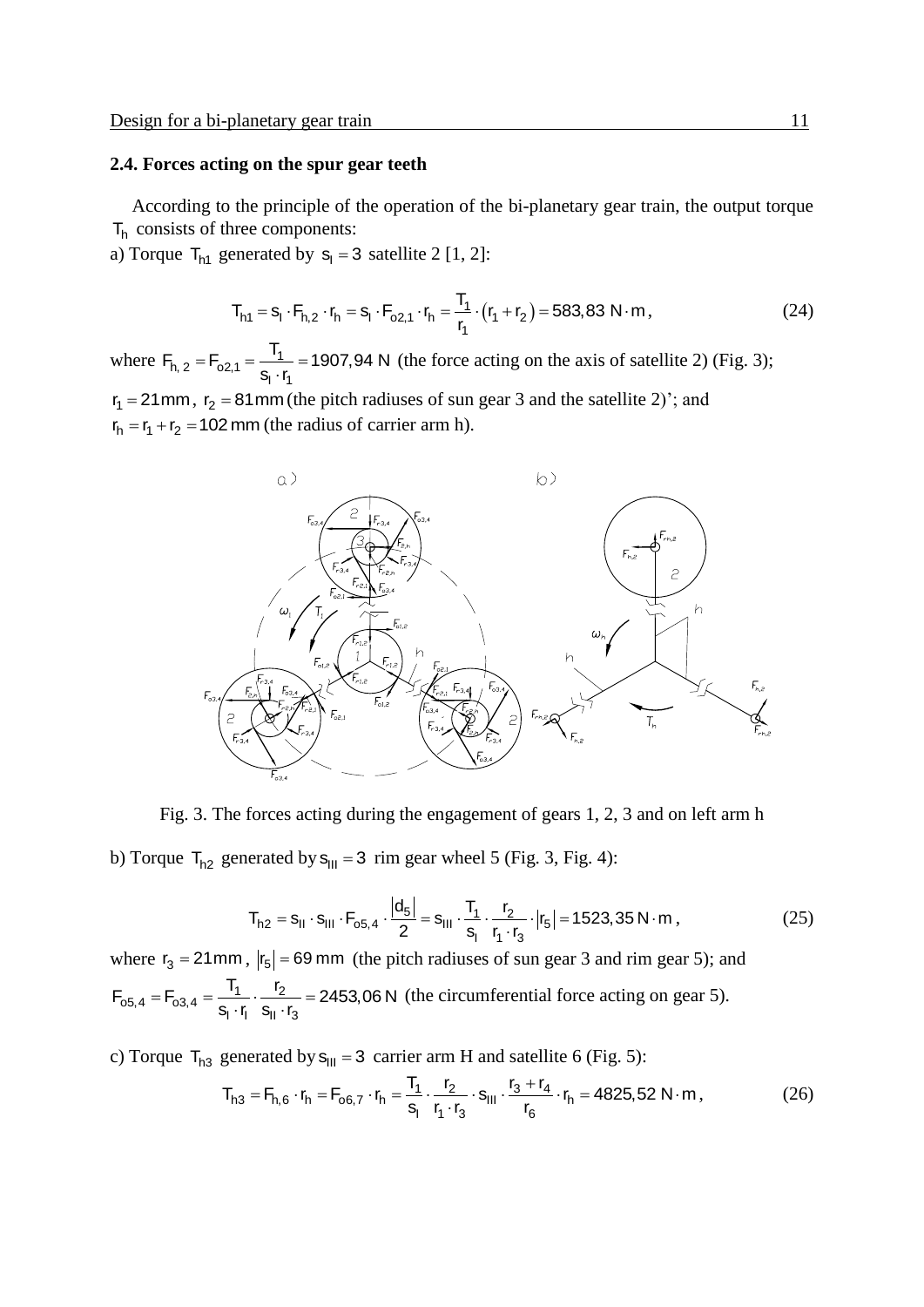where  $r_6 = 21$  mm (the pitch radius of satellite 6); and

 $\vec{F}_{h,6} = \vec{F}_{6,7} = \frac{2 \cdot T_1}{S_1} \cdot \frac{r_2}{r_4 \cdot r_2} \cdot S_{\parallel} \cdot \frac{r_3 + r_4}{r_6}$  $\frac{11}{1} \cdot \frac{12}{r_1 \cdot r_3} \cdot s_{11} \cdot \frac{13}{r_6}$ where  $r_6 = 21$  mm (the pitch radius of satellite 6);<br>  $F_{h,6} = F_{0.6,7} = \frac{2 \cdot T_1}{S_1} \cdot \frac{r_2}{r_1} \cdot S_{\parallel} \cdot \frac{r_3 + r_4}{r_2} = 15769,68 \text{ N}$  $\frac{1}{s_1} \cdot \frac{r_2}{r_1 \cdot r_3} \cdot s_{11} \cdot \frac{r_3 + r_4}{r_6}$ re r<sub>6</sub> = 21 mm (the pitch radius of satellit<br>=  $F_{0.6,7} = \frac{2 \cdot T_1}{s_1} \cdot \frac{r_2}{r_1 \cdot r_3} \cdot s_{11} \cdot \frac{r_3 + r_4}{r_6} = 15769$ (the force acting on the axis of satellite 6).



Fig. 4. The forces acting during the engagement of gears 3, 4, 5 and on arm H



Fig. 5. The forces acting during the engagement of gears 6, 7 and on right arm h As such, total output torque  $T_h$  is equal to:

$$
T_h = T_{h1} + T_{h2} + T_{h3} = 6932,70 \text{ N} \cdot \text{m} \,. \tag{27}
$$

Total output torque  $T_h$ , with regard to engagement efficiency  $\eta_{1,h}^7$ , is equal to: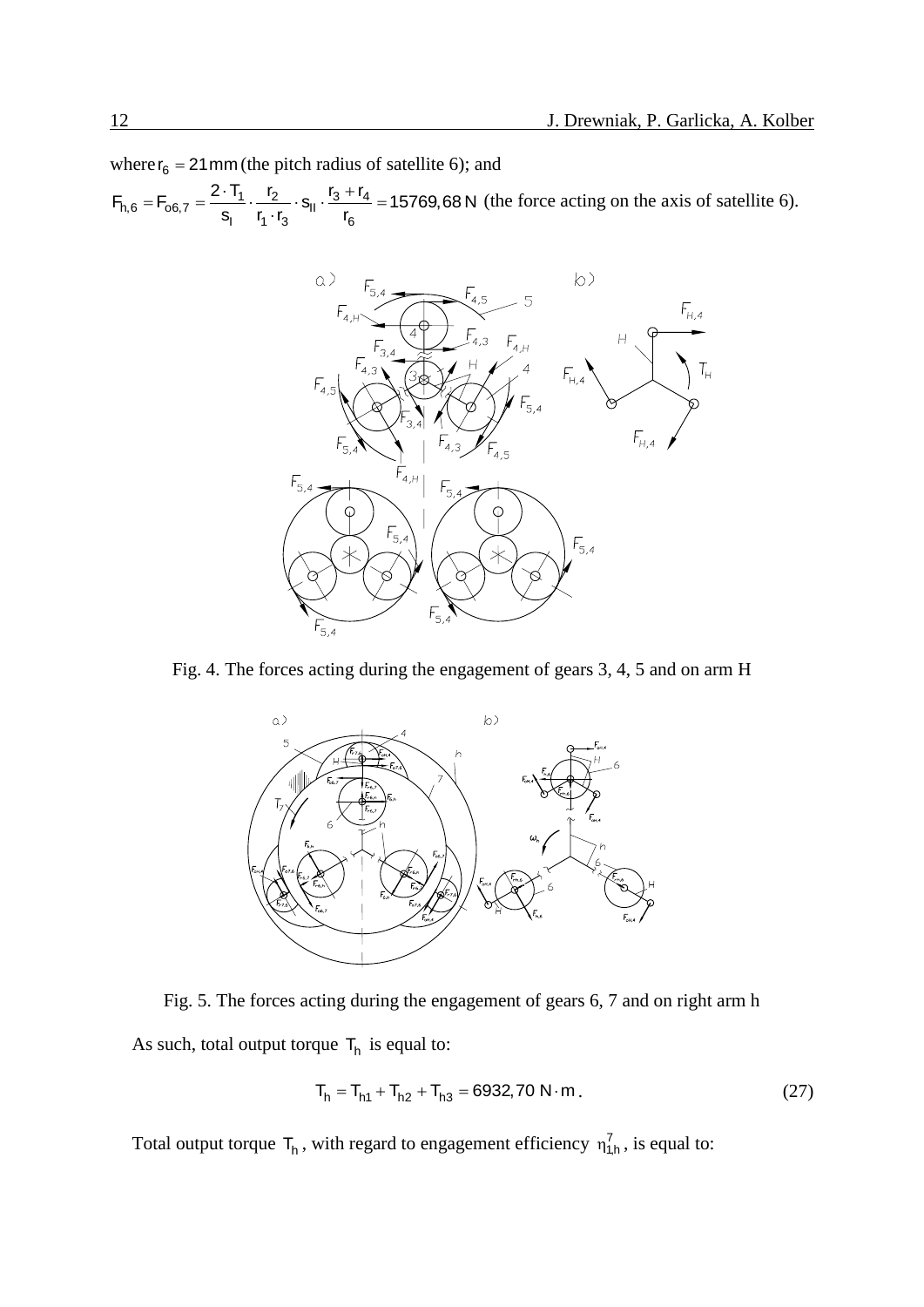$$
T_h(\eta) = T_h \cdot \eta_{1,h}^7 = 6932,70 \cdot 0,967 = 6703,92 \text{ N} \cdot \text{m} \,. \tag{28}
$$

#### **3. DESIGN BI-PLANETARY GEAR TRAIN**

### **3.1. Description of the gear train**

As previously mentioned in this paper, the bi-planetary gear train consists of two planetary drive systems, i.e., the outer gear set, also known as the main gear set, and the inner gear set, which is known as a satellite planetary system. The main planetary gear set consists of sun gear 3, which meshes with the three satellites 4 mounted on three shafts, namely, pinions 10 of the satellite planetary system (Fig. 6). Pinions 10 represent the sun gear of the planetary satellite system. It drives the three satellites 8, which are still engaged with the gear wheel due to internal teeth 9 being fitted to one of the three holes of arm 11. Each satellite is mounted rotationally on axle 12, on which is supported one of the three internal arms H (according to Fig. 1). Each arm H is a part of second satellite 13, which already belongs to the main gear set.



Fig. 6. Assembly engineering drawing of the bi-planetary gear train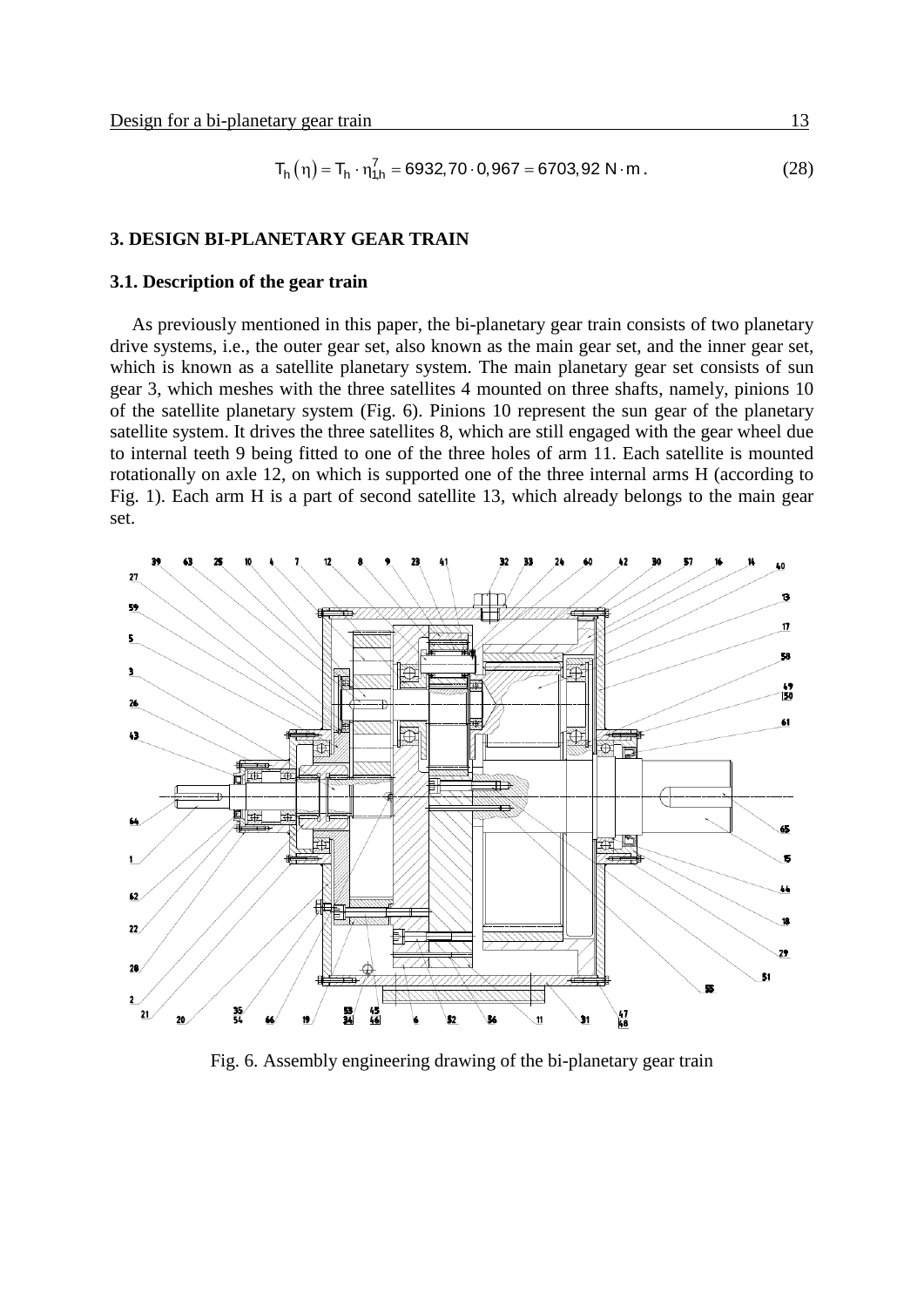Tab. 1.

Satellite 13 is meshed with fixed internal gear wheel 14 and internally mounted on the right side of the hole in arm 11 of output shaft 15. Power is transmitted from the electric motor via shaft 1 and clutch 2 to sun gear 3, which is engaged with the three satellites 4 mounted on shaft 10 that transmits part of the torque along intermediate arm 11, then along output shaft 15, while the rest of the power is transmitted through gear wheel 9 to arm 11, then through internal arm 7 (satellite 13) to right arm 11.

### **3.2. The order of the assembly of the bi-planetary gear train elements**

Engineering drawings of the assembly sequence, which allow for checking the correctness of the designed bi-planetary gear trains (Fig. 6) in terms of mounting options and possibly assessing its degree of difficulty, are included in Table 1.



## Engineering drawings of the assembly sequence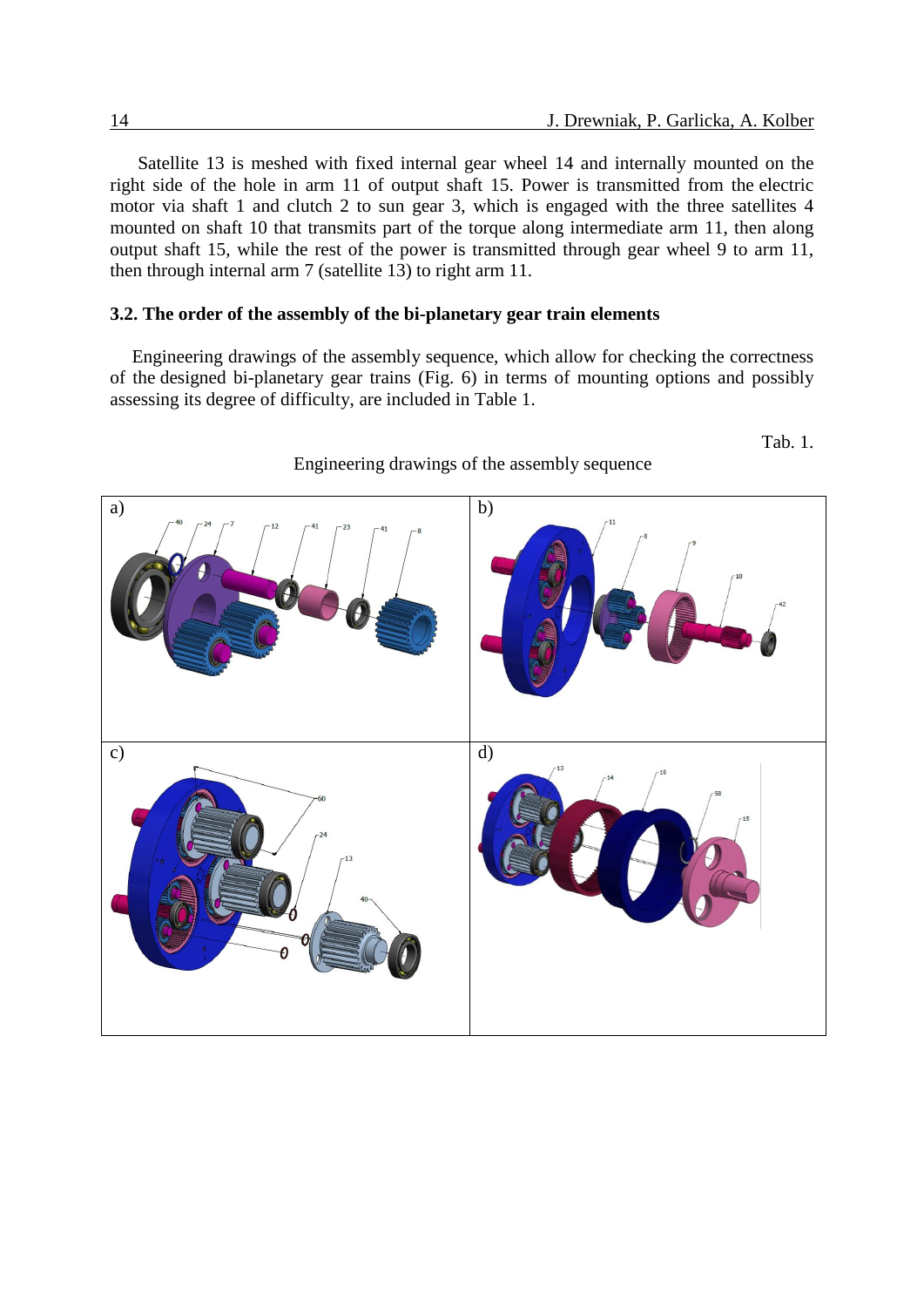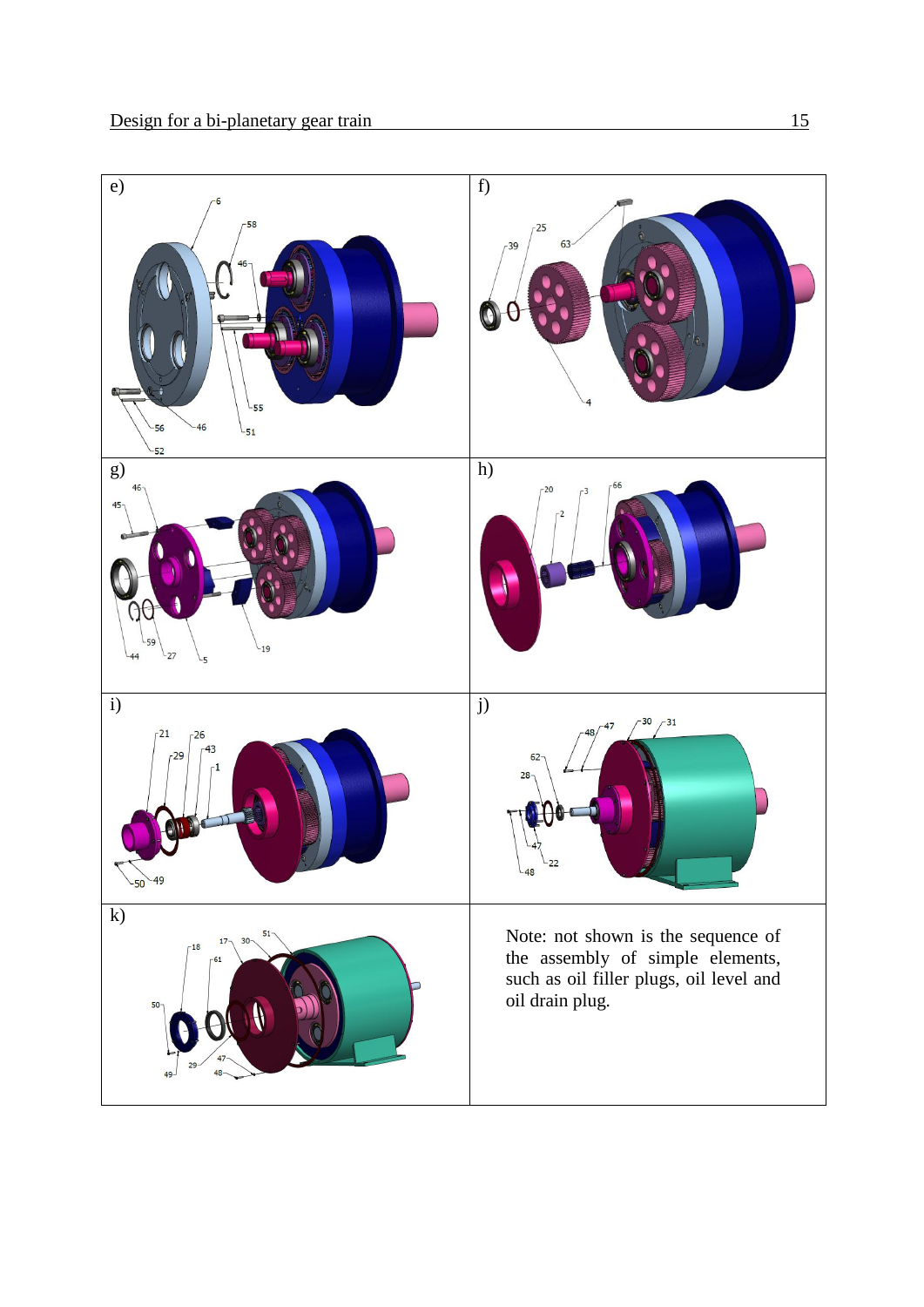## **4. CONCLUSION**

This paper presents the design of a bi-planetary gear train together with the calculation of the kinematics, statics and meshing efficiency of gear wheels. Omitted from the calculation are the geometry and strength of gears, shafts and rolling bearings, as these are recognized as being typical design calculations. 3D drawings of the order of assembly components have confirmed the correctness of the design of the bi-planetary gear train. The designed planetary gear is constructed as a prototype for transmission to the test bench in a laboratory for fundamental machine design. The main aim of this study is in comparing the dynamics of the transmission between fastened rim wheel 14 and the solution, when wheel 14 is suspended flexibly from the coupling gear (variant II of the solution).

### **References**

- 1. Cyplakow Ju.S. 1968. *Biplanetarnye mechanizmy*. [In Russian: *Bi-planetary Mechanisms*]. Moscow: Mas'inostroenie.
- 2. Drewniak J. 2000. *Zbiór zadań z PKM III*. [In Polish: *The Set of Tasks from PKM III*]. Bielsko-Biała: ATH.
- 3. Kudriawcew W.N., Ju.N. Kirdiaszew (red.). 1977. *Planetarnye peredaczi*. [In Russian: *Planetary Peredaktsi]*. Leningrad: Mas'inostroenie.
- 4. Looman J. 1988. *Zahnradgetriebe*. [In German: *Gear Transmission*]. Berlin: Springer-Verlag.
- 5. Mueller H.W. 1971. *Die Umlaufgetriebe*. [In German: *The Epicyclic Gear*]. Berlin: Springer Verlag.
- 6. Mueller L., A. Wilk. 1996. *Zębate przekładnie obiegowe*. [In Polish: *Toothed Planetary Gears*]. Warsaw: PWN.
- 7. Rudenko W.N. 1980. *Planetarnye i wolnowye peredaci*. [In Russian: *Planetary and Wave Transmission*]. Moscow: Mas'inostroenie.
- 8. Homišin J. 2008. *Dostrajanie układów mechanicznych drgających skrętnie przy pomocy sprzęgieł pneumatycznych: kompendium wyników pracy naukowo-badawczych.* [In Polish: *Tuning Torsionally Vibrating Mechanical Systems using Pneumatic Couplings: A Compendium of Performance Research*]. Bielsko-Biała: ATH. ISBN: 978-83-60714-55-3.
- 9. Homišin J., P. Kaššay, P. 2009. "Comparison of tuning in shipping system using pneumatic tuners of torsional oscillations". *Machine modeling and simulations:* 147-154. ISBN 978-80-89276-18-9.
- 10. Grega R., J. Krajňák. 2012. "The pneumatic dual-mass flywheel". *Scientific Journal of Silesian University of Technology. Series Transport* 76: 19-24. ISSN: 0209-3324.
- 11. Grega R. et al. 2015, The chances for reduction of vibrations in mechanical system with low-emission ships combustion engines". *International Journal of Maritime Engineering* 157 (A4): 235-240. ISSN 1479-8751.
- 12. Homišin J., P. Kaššay, M. Urbanský. 2011. "High-flexibility characteristics of pneumatic flexible shaft couplings". *Pneumatyka* 79(2): 26-29. ISSN 1426-6644.
- 13. Medvecká-Beňová S., J. Krajňák. 2015. "Modifications to a gearbox to increase the performance of a winding machine for steel sheets." *IT-strojár*: 1-3. ISSN 1338-0761.